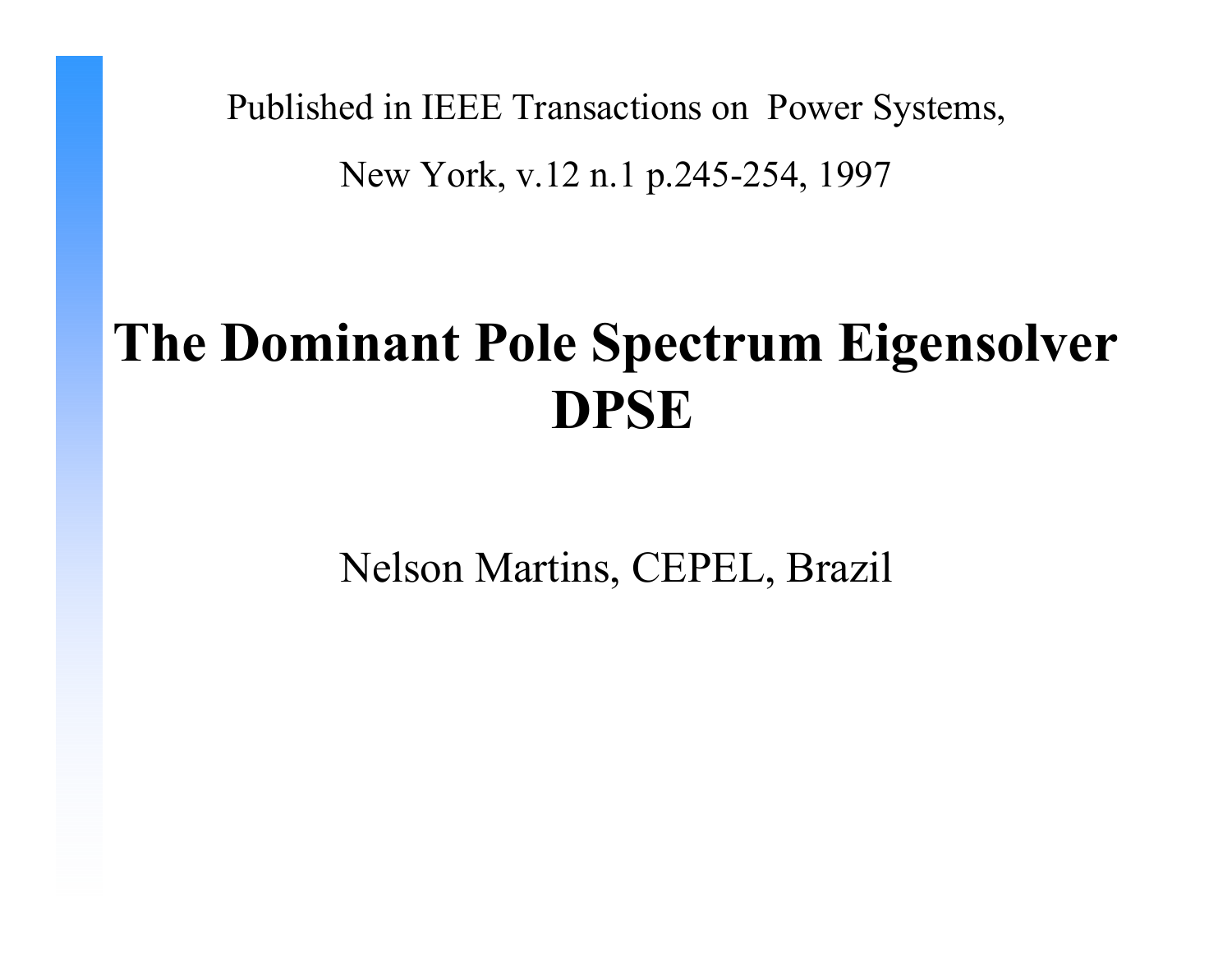## **Acknowledgements**

- •Paulo Eduardo M. Quintão, FPLF-PUC/RJ
- $\bullet$ Alex de Castro, FPLF-PUC/RJ
- •Herm inio Pinto, previously with CEPEL
- $\bullet$ Leonardo T. G. Lima, previously with CEPEL
- $\bullet$ Adam Semlyem, Professor Emeritus, Univ. Toronto, Canada
- •Kevin Clements, Professor, Worcester Polytechnic, USA
- $\bullet$ Lício H. Bezerra, Professor, UFSC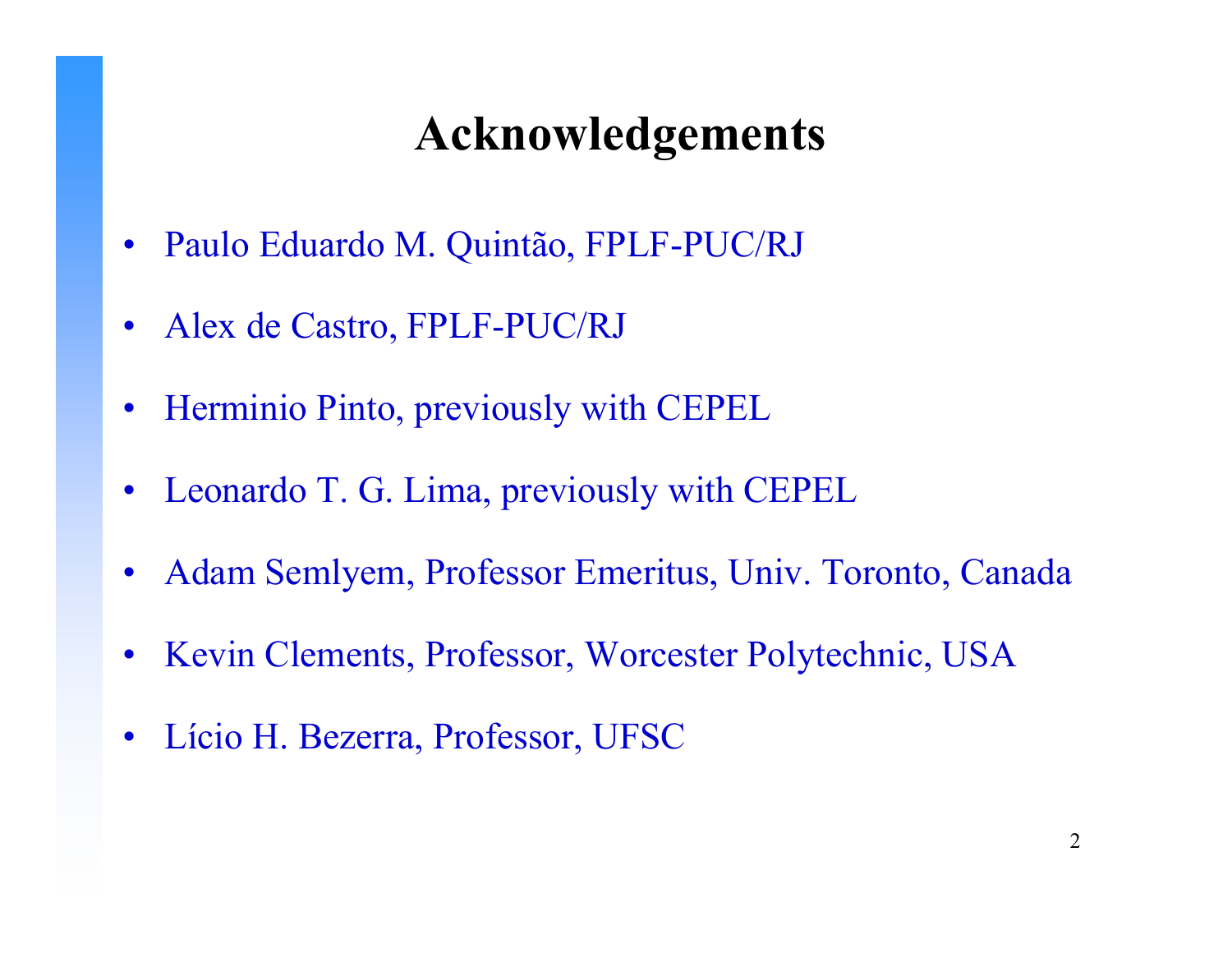## **Introduction(1/3)**

- $\bullet$  Recent developments and increased use of modal analysis in studies of electrical, mechanical and civil engineering as well as in many other fields
- • Good opportunities for use of modal equivalents in power system dynamics and control, harmonic analysis and real-time simulations of electromagnetic transients.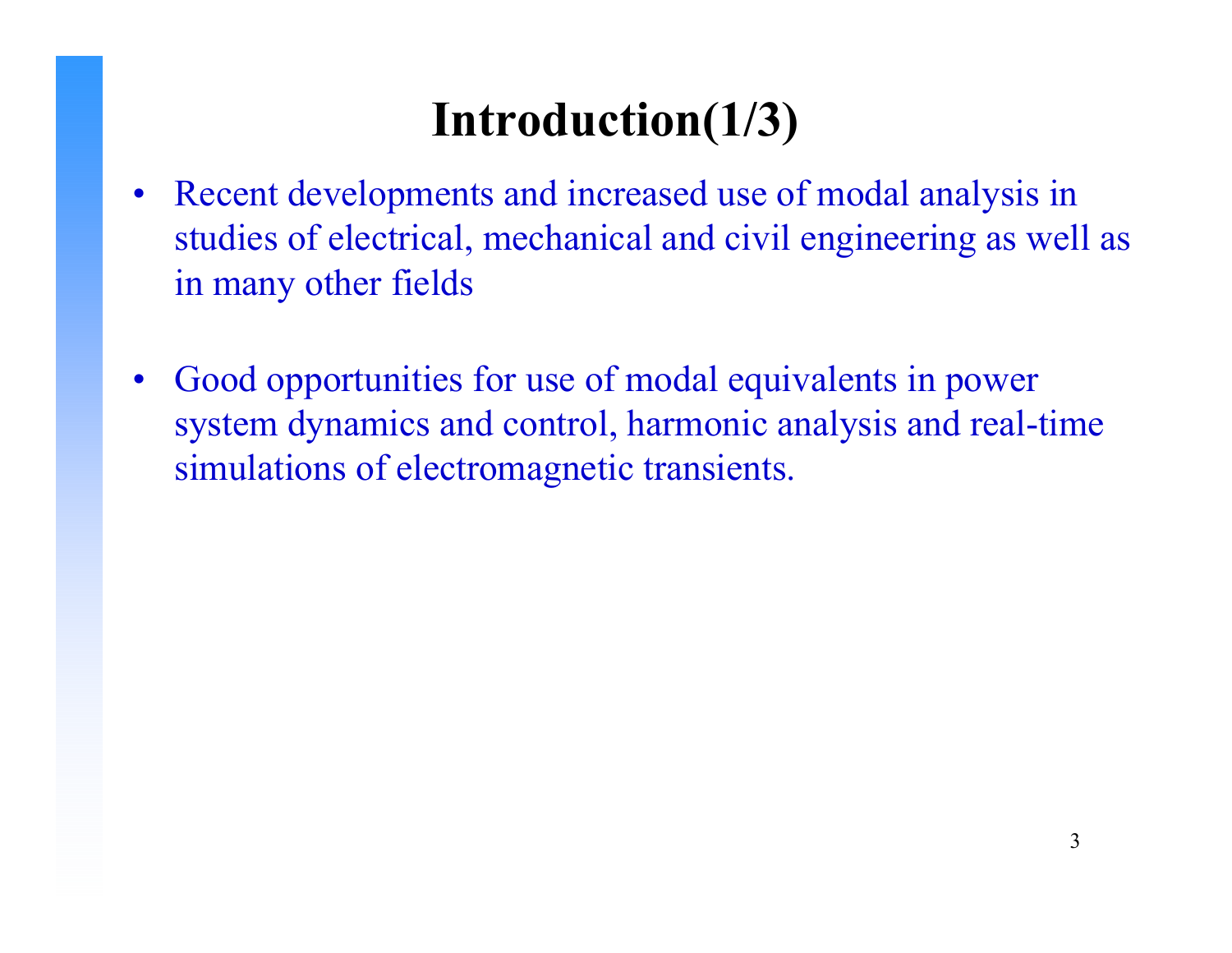## **Introduction (2/3) Transfer Function Pole Dominance**

- •Concept little exploited in Numerical Linear Algebra
- •Power system applications: AESOPS algorithm [Byerly, 1978; Kundur, 1990 ] and Selective Modal Analysis [Pagola, 1988]
- Need for numerical efficiency, robustness and more general eigensolution selectivity in power system small signal stability analysis and decentralized control design
- Simple and efficient implementation of Newton- Raphson algorithm applied to specified transfer functions: The Dominant Pole Algorithm (DPA) [Martins et alli, 1996]
- •DPA is a one-at-a-time eigensolution method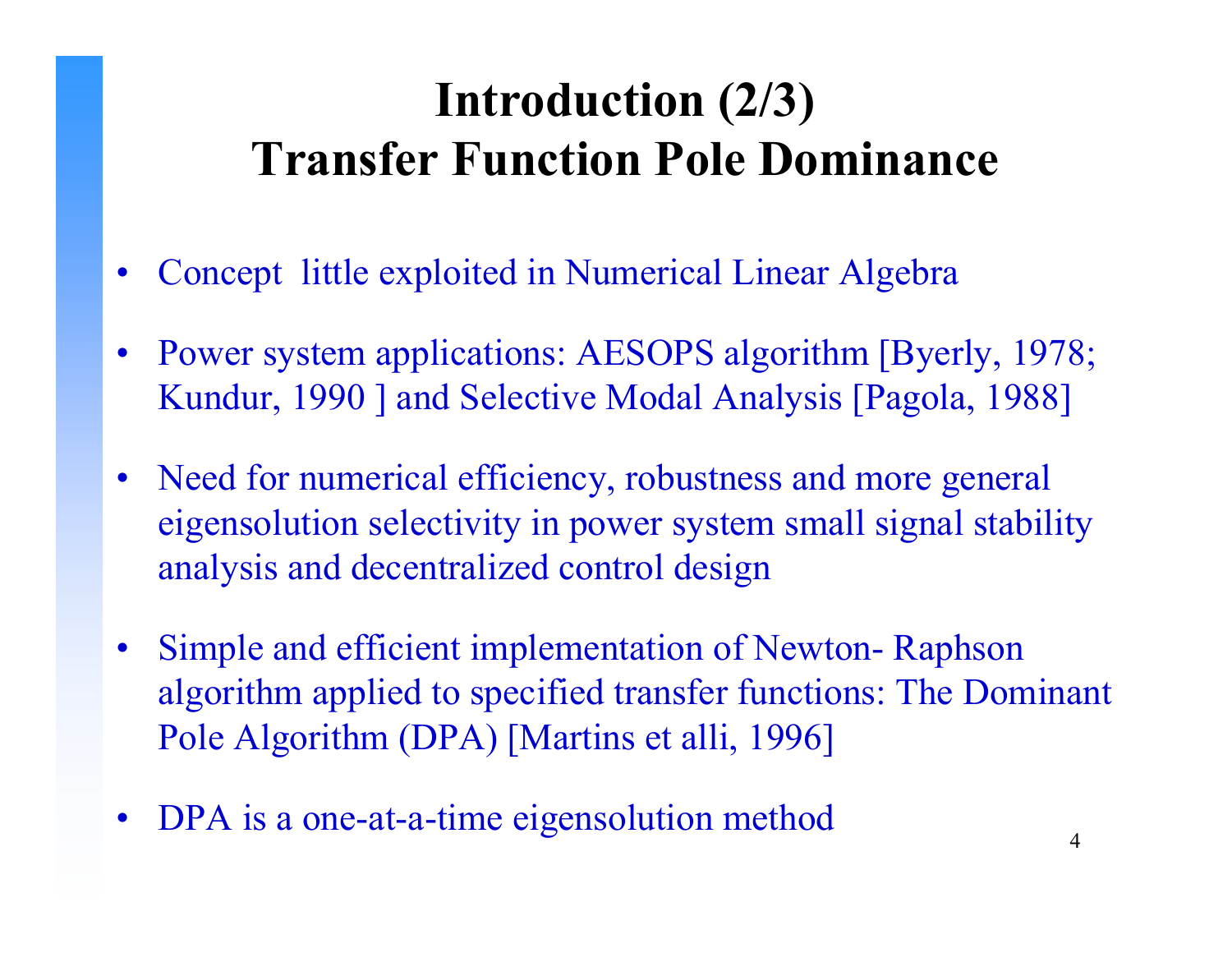# **Introduction (3/3)**

- The Dominant Pole Spectrum Eigensolver (DPSE) is a generalization of the DPA, that simultaneously solves for several dominant poles of a given scalar transfer function *F*( *s* )
- DPSE solves several DPA processes in a parallel manner, immediately followed by a reorthogonalization process at every iteration, so that repeated solutions are avoided.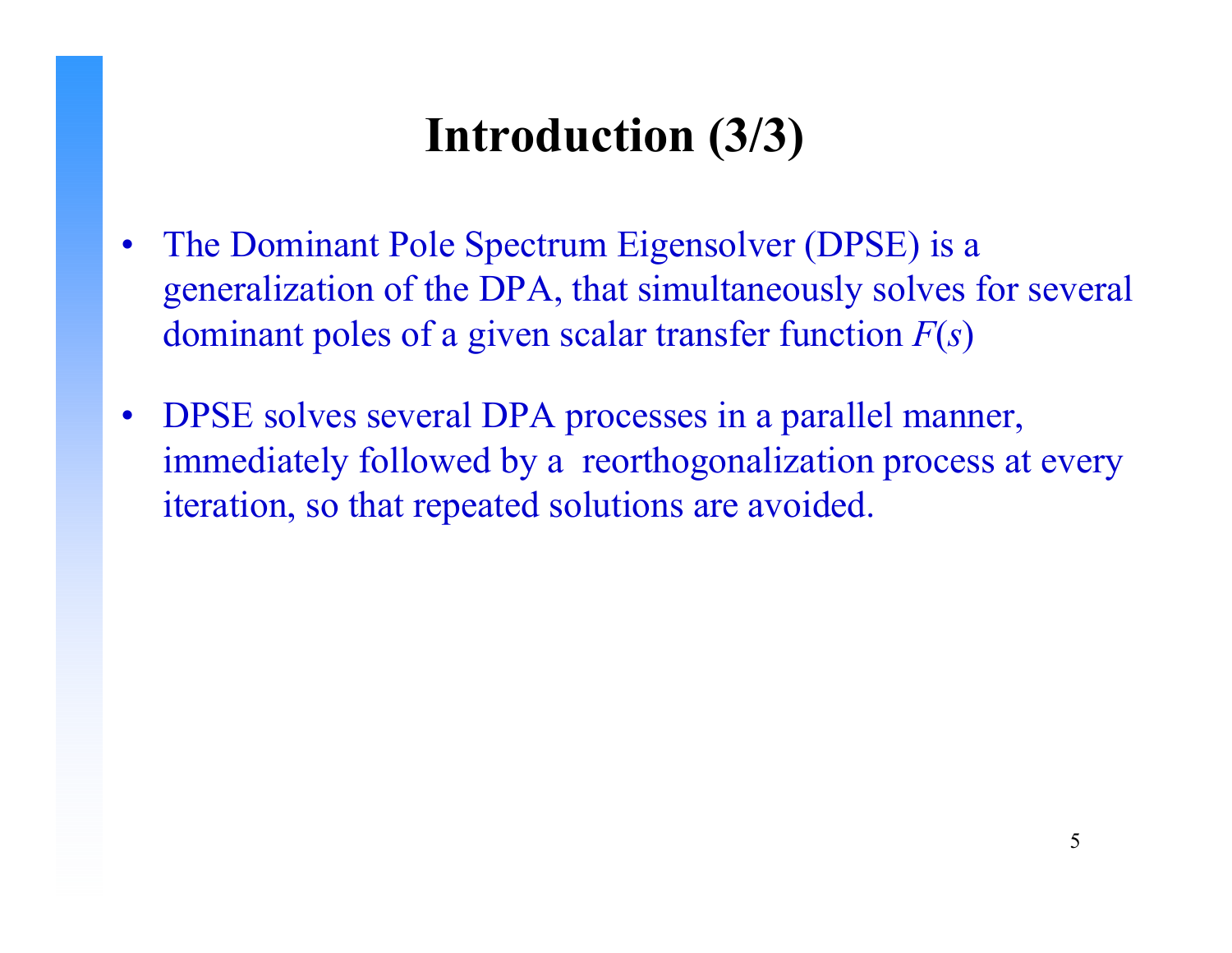#### **The DPSE Algorithm**

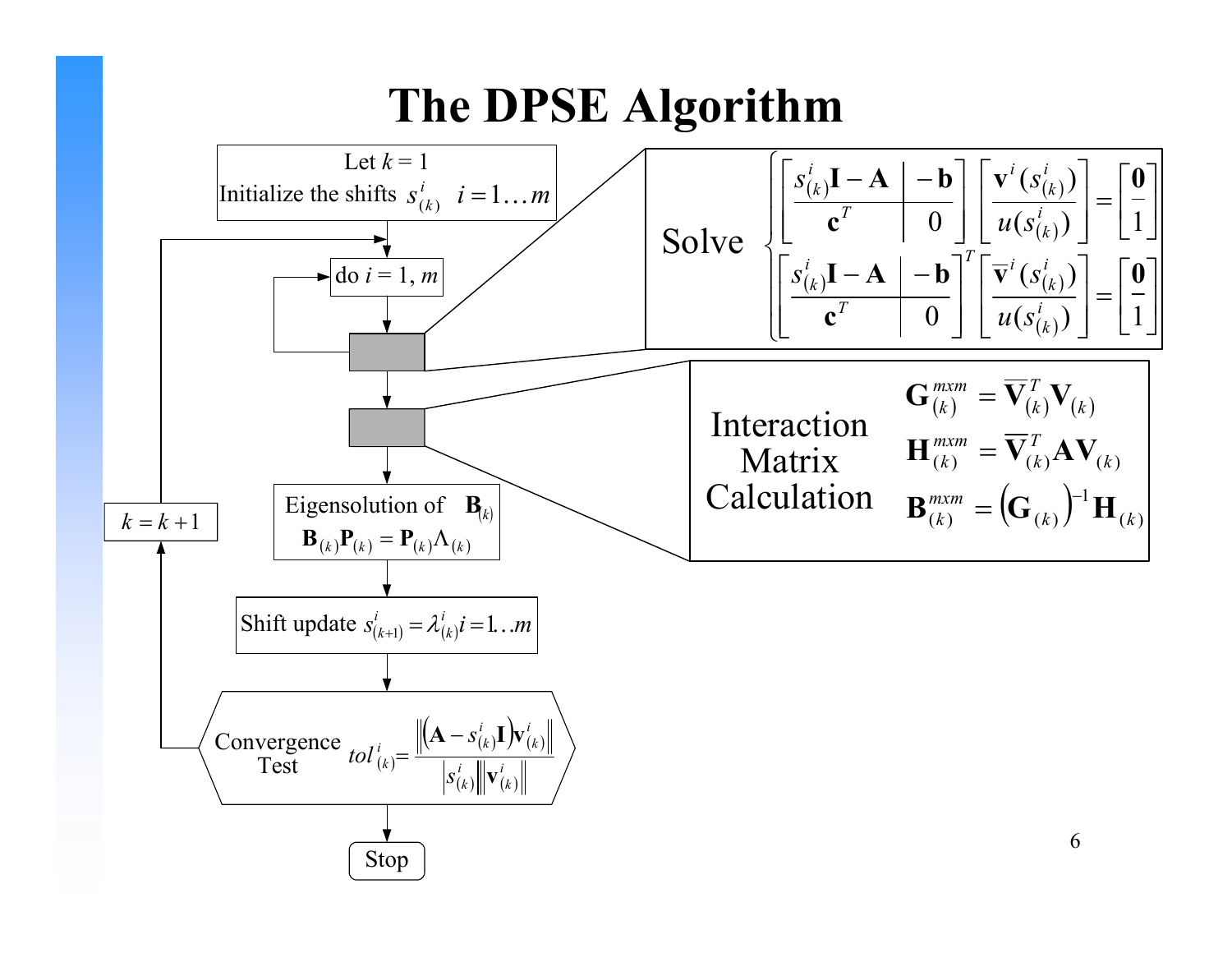#### **Basic Concepts leading to Modal Equivalents of Scalar**  *F***(** *s* **)**

Partial Fraction Expansion

$$
F(s) = \sum_{i=1}^{n} \frac{R_i}{s - \lambda_i}
$$

Step Input

$$
y(s) = F(s) \cdot \frac{1}{s} \approx \sum_{i=1}^{p} \frac{R_i}{s - \lambda_i} \cdot \frac{1}{s}
$$

Inverse Laplace Transform

$$
y(t) \approx \sum_{i=1}^{p} \frac{R_i}{\lambda_i} (e^{\lambda_i \cdot t} - 1)
$$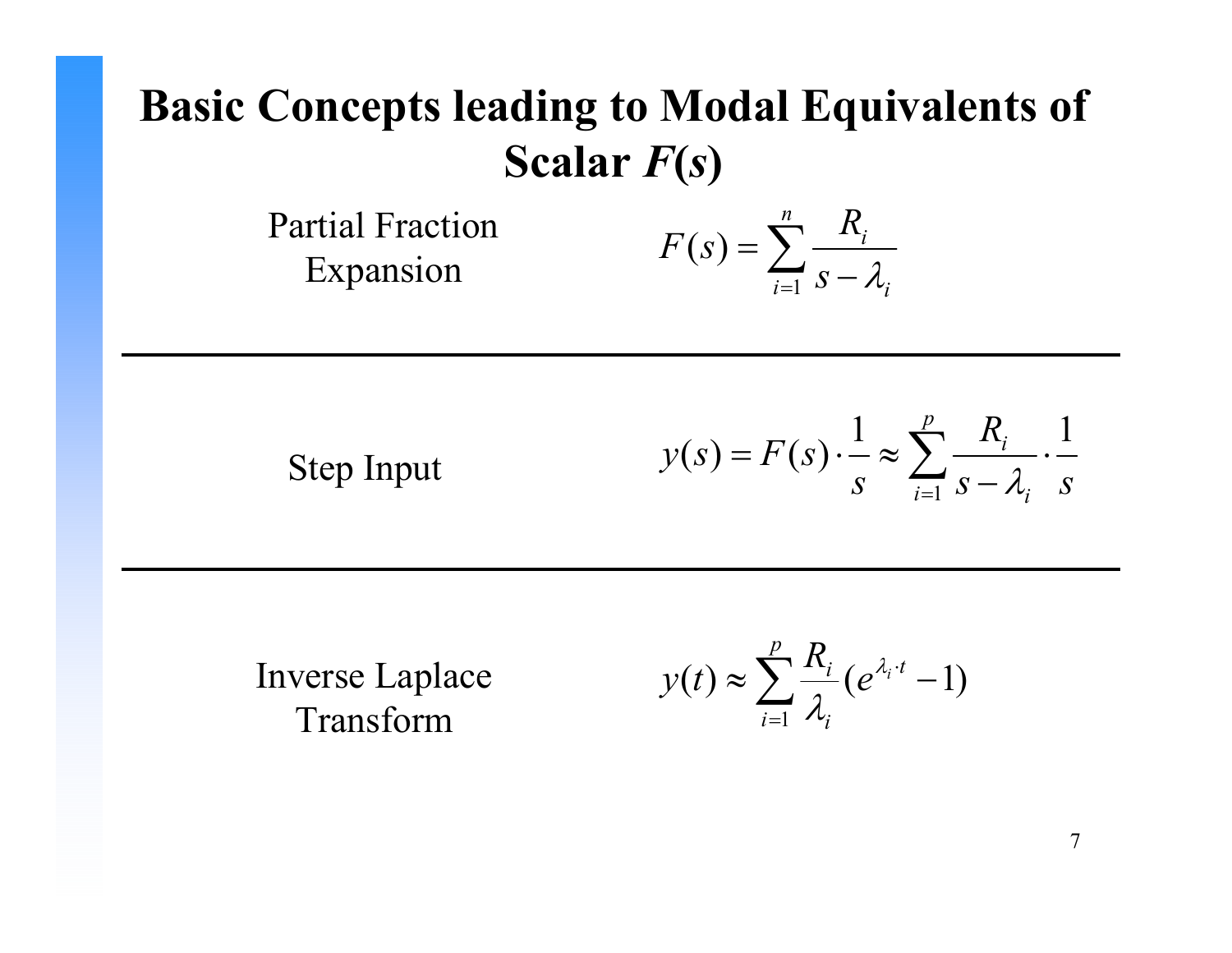#### **DPSE Results on the South-Southeast Brazilian System (1986 Operations Planning Model)**

- 616-Bus, 50-Generator Model, with no PSSs
- 362 State Variables
- 8 Poorly-Damped Electromechanical Modes
- $\bullet$ Transfer Functions Considered

 $F_1(s) = \Delta V_t^{uapu}(s)/\Delta V_{ref}^{uapu}(s)$  $\frac{I}{}$ *Itaipu*  $\left( S \right) / \Delta V_{ref}^{Itaipu}$  (  $=\Delta V_t^{\;taipu}(s)/\Delta$ 

 $F_2(s) = P_t^{GPR}(s) / (\Delta P_{mec}^{Itaipu}(s) - \Delta P_{mec}^{Jacui}(s) + \Delta P_{mec}^{Itauba}(s))$ ) = $=p_t^{\text{GPR}}(s)/|\Delta$  $-\Delta P_{\text{meas}}^{\text{Jacun}}(s) + \Delta$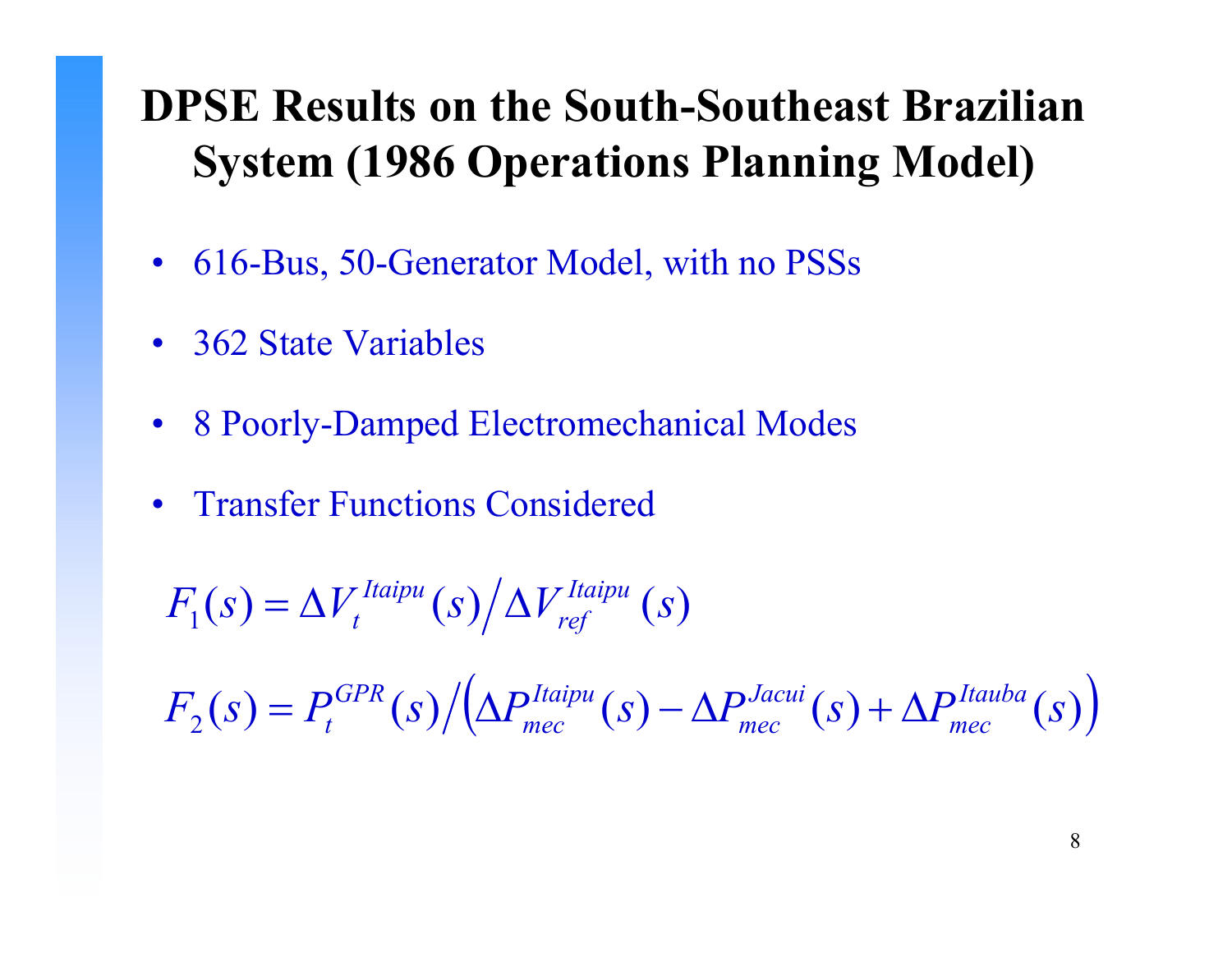#### **DPSE Results**



Eigenvalue Spectrum of 50-G enerator Sys tem Units: *<sup>x</sup>*-axis in seconds–1; *y*-axis in radians/s

9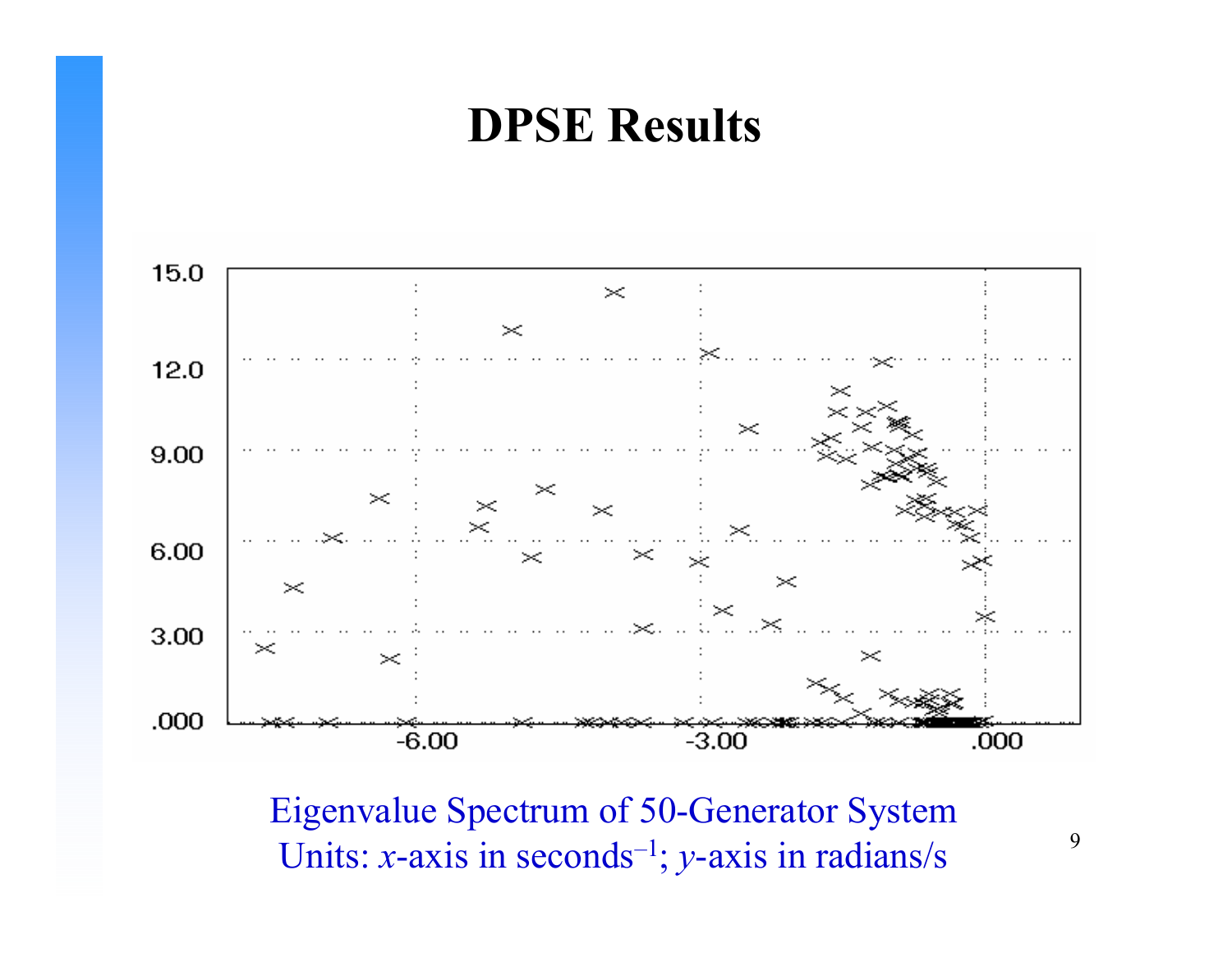## **DPSE Results for**  $F_1(s)$

#### The 10 Initial Eigenvalue Estimates are Shown as Black Dots in the Right Half Plane



Iterations Required for Accurate Convergence of Each Pole<sup>10</sup> Loci of Dominant Poles in  $F_1(s)$  with Information on the Number of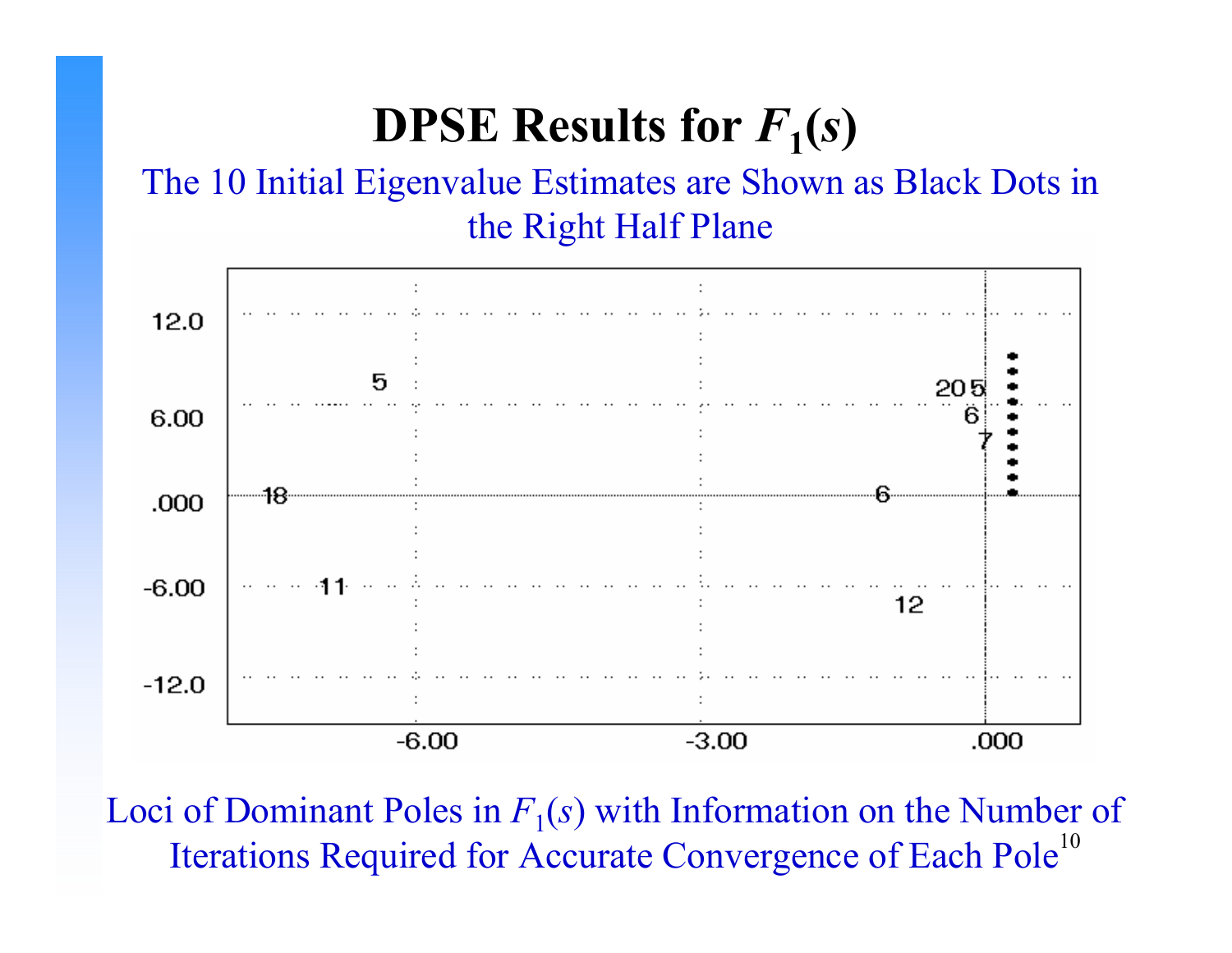## **DPSE Results for**  $F_1(s)$



Loci of Dominant Poles in  $F_1(s)$  with Information on Ranking Order According to Residue Magnitude

11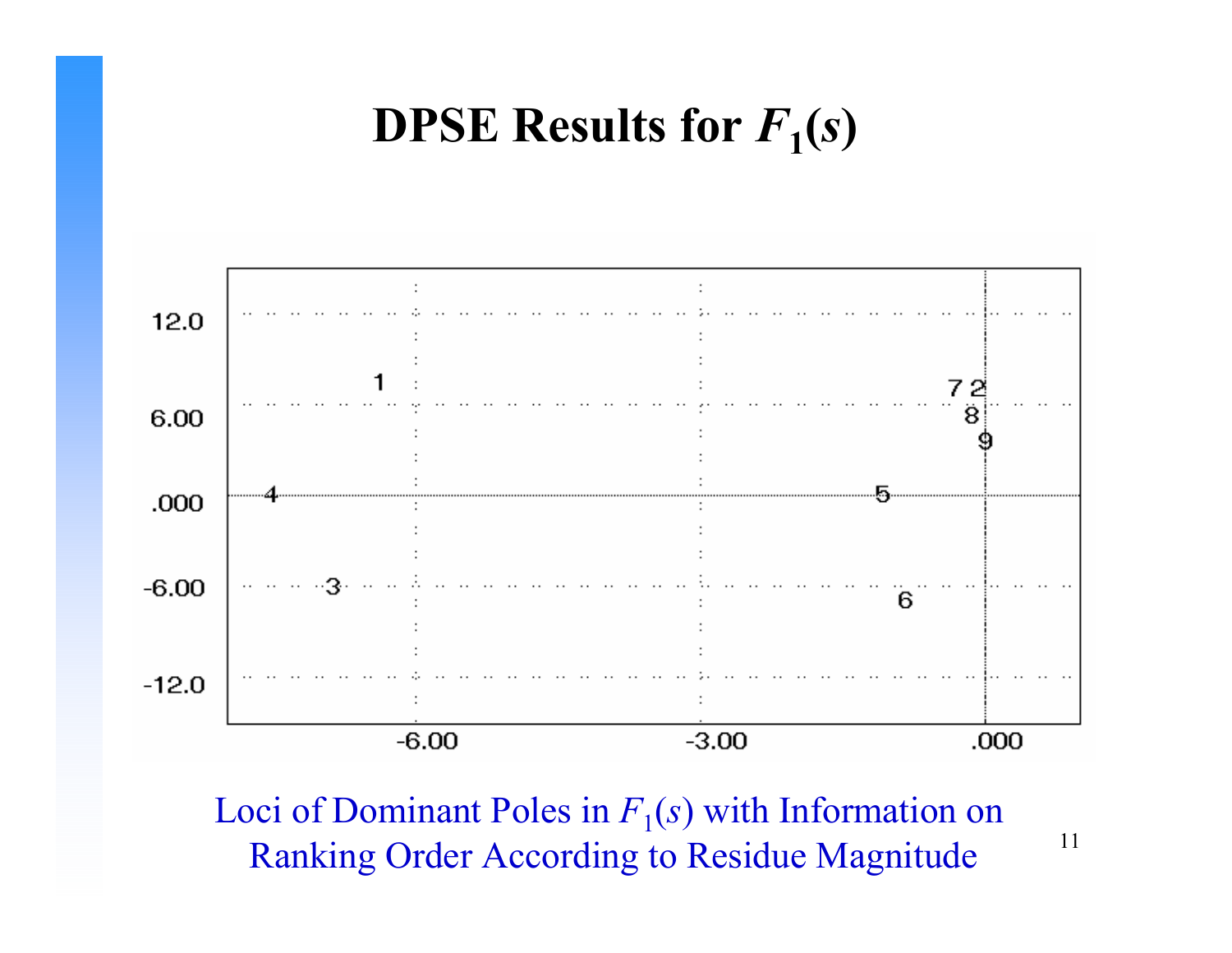

12Bode Plot for both  $F_1(s)$  and its 4<sup>th</sup> - order Modal Equivalent Units: *<sup>x</sup>*-axis in radians/second; *y*-axis in decibels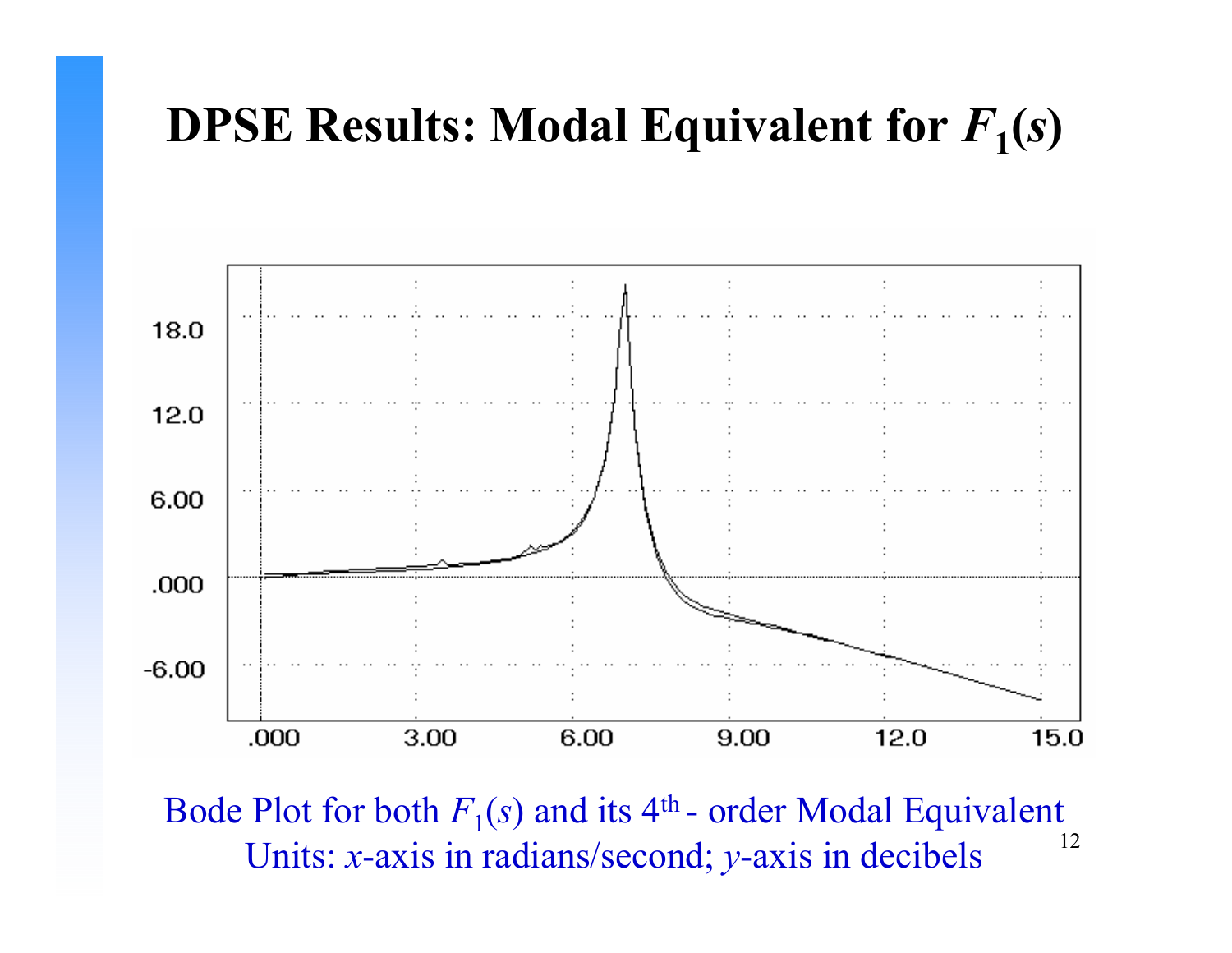

13Step Response for both  $F_1(s)$  and its 4<sup>th</sup> - order Modal Equivalent Units: *<sup>x</sup>*-axis in seconds; *y*-axis in per-unit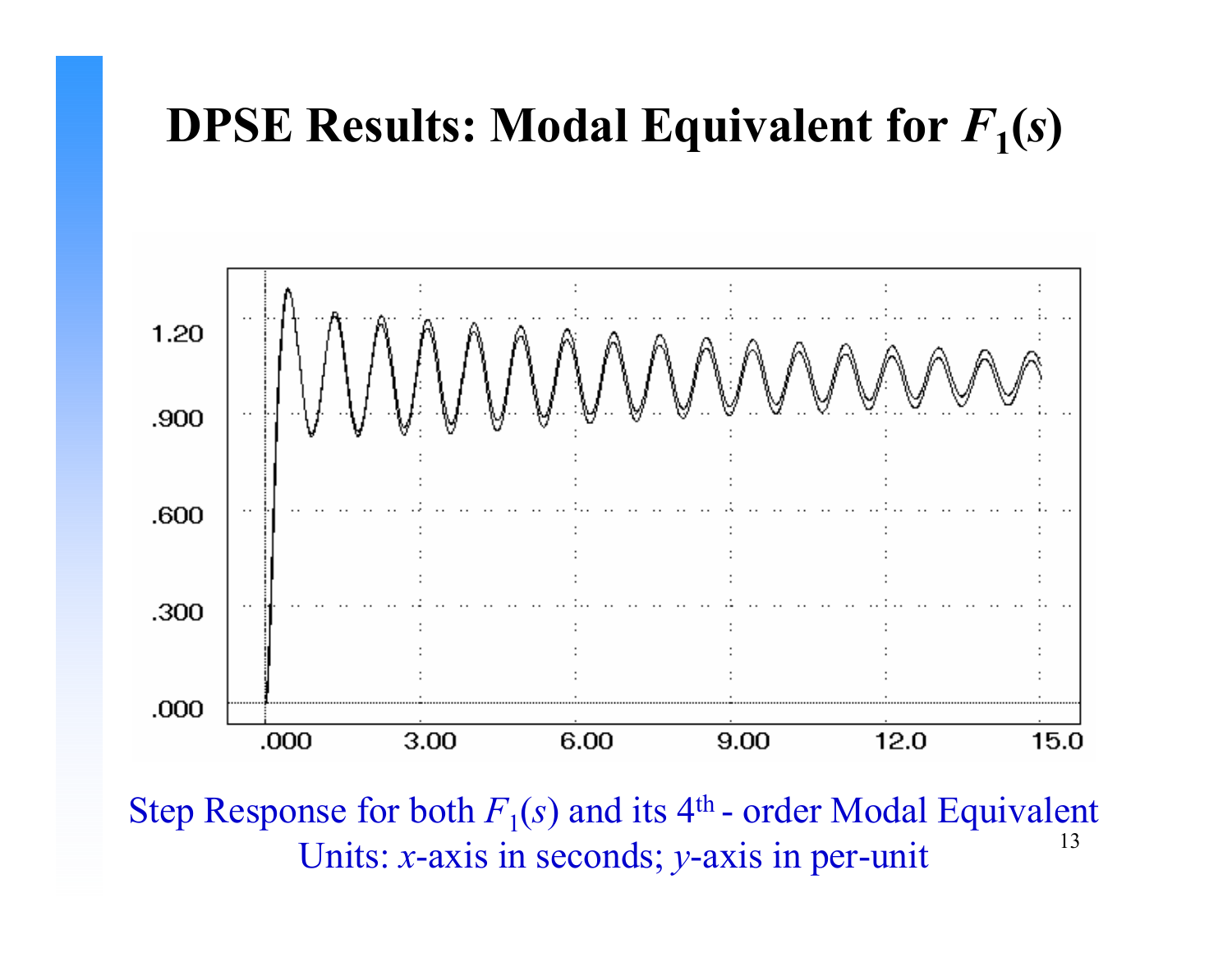

Contributions of the Two Most Dominant Modes to the Step Response of  $F_1(s)$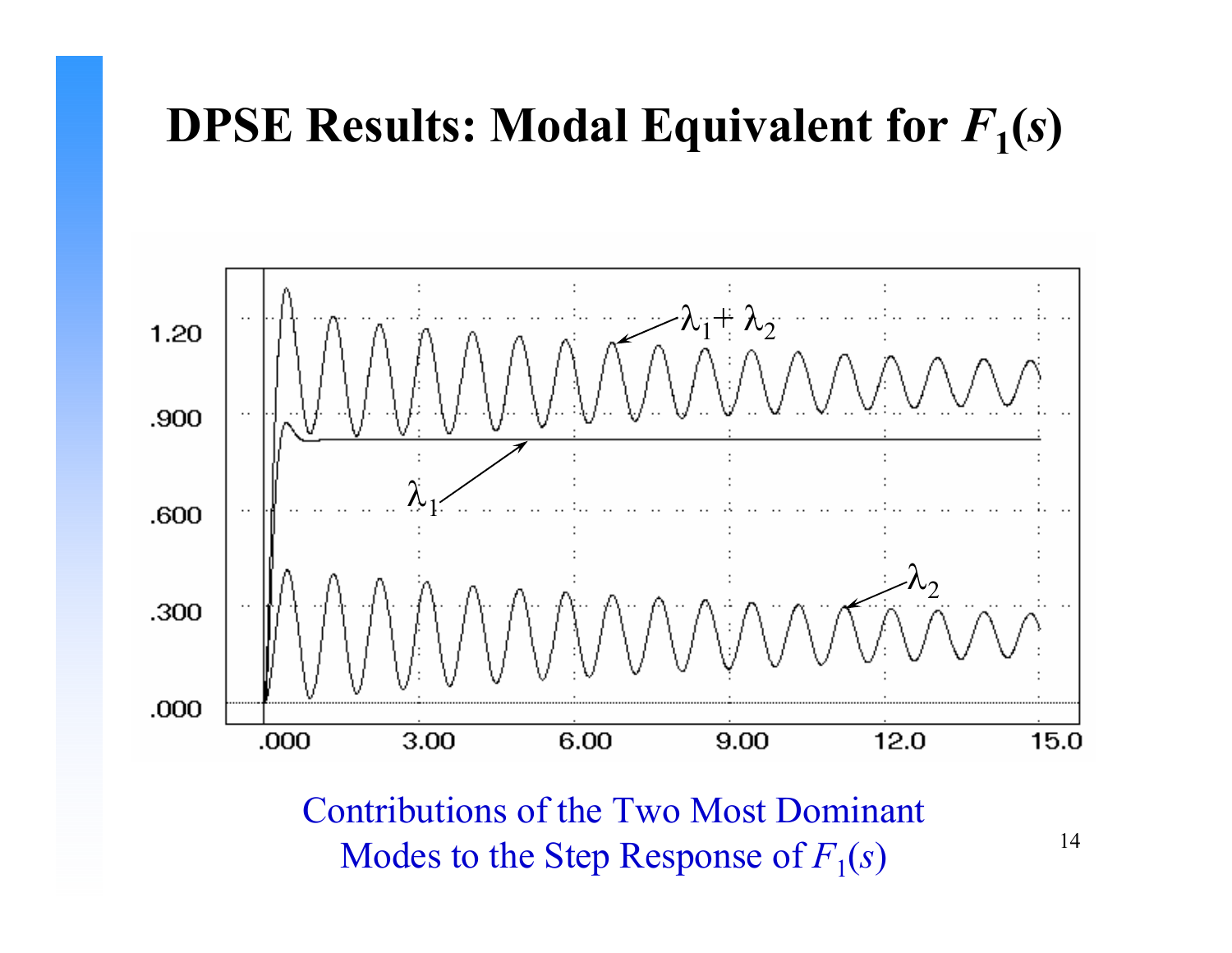$$
y(t) \approx \frac{R_1}{\lambda_1} (e^{\lambda_1 \cdot t} - 1) + \frac{R_1^*}{\lambda_1^*} (e^{\lambda_1^* \cdot t} - 1) + \frac{R_2}{\lambda_2} (e^{\lambda_2 \cdot t} - 1) + \frac{R_2^*}{\lambda_2^*} (e^{\lambda_2^* \cdot t} - 1)
$$

where the upperscript '\*' denotes complex-conjugate, and:

$$
\lambda_1 = -6.3886 + j7.3829 \qquad \lambda_2 = -7672 + j6.9884
$$

15 $R_1 = -2681 - j5.$ − 5 51455  $R_2 = +.0181 - j.7350$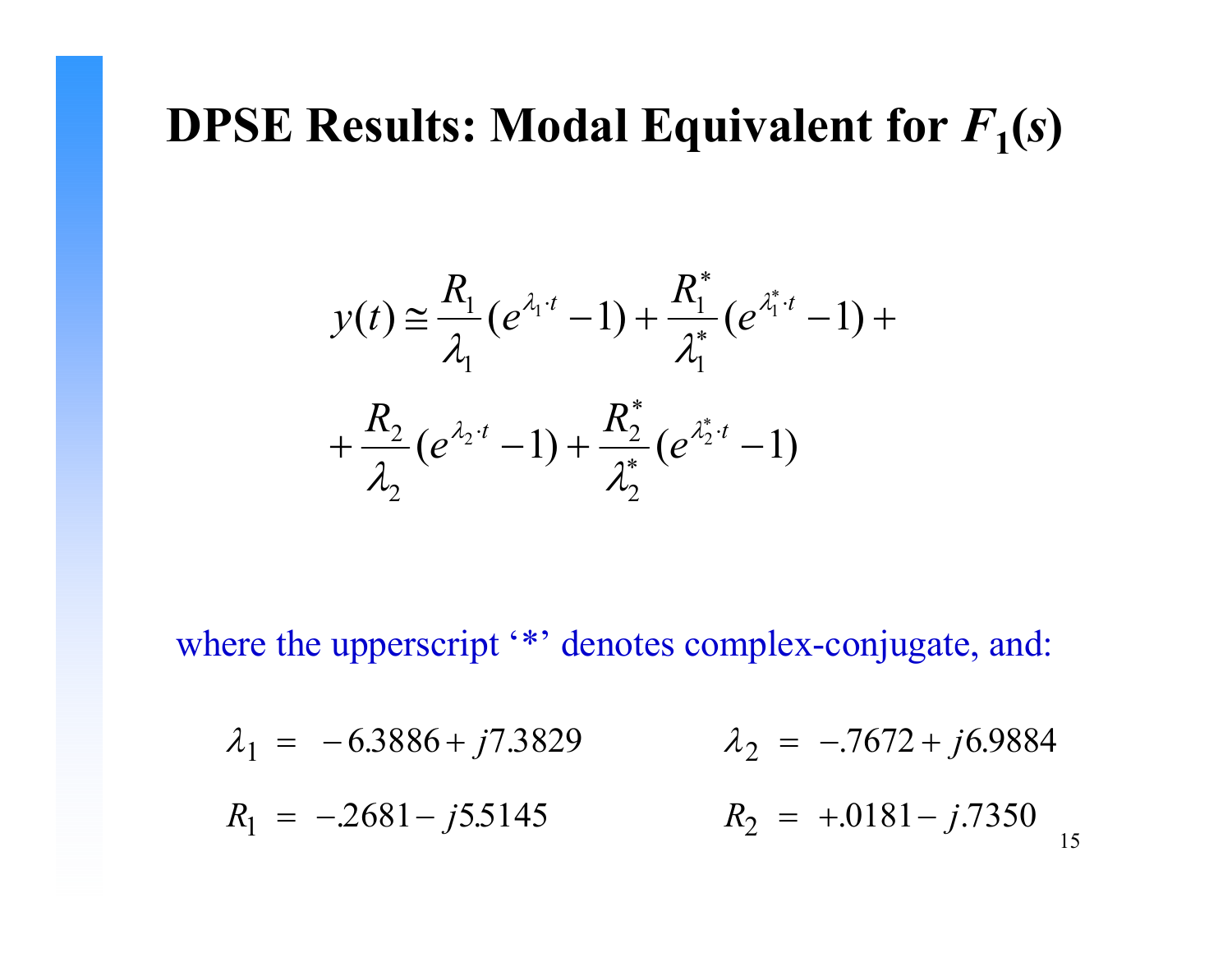## **DPSE Results for**  $F_2(s)$

#### The 20 Initial Eigenvalue Estimates are Shown as Black Dots in the Right Half Plane



16 Loci of Dominant Poles in  $F_2(s)$  with Information on the Number of Iterations Required for Accurate Convergence of Each Pole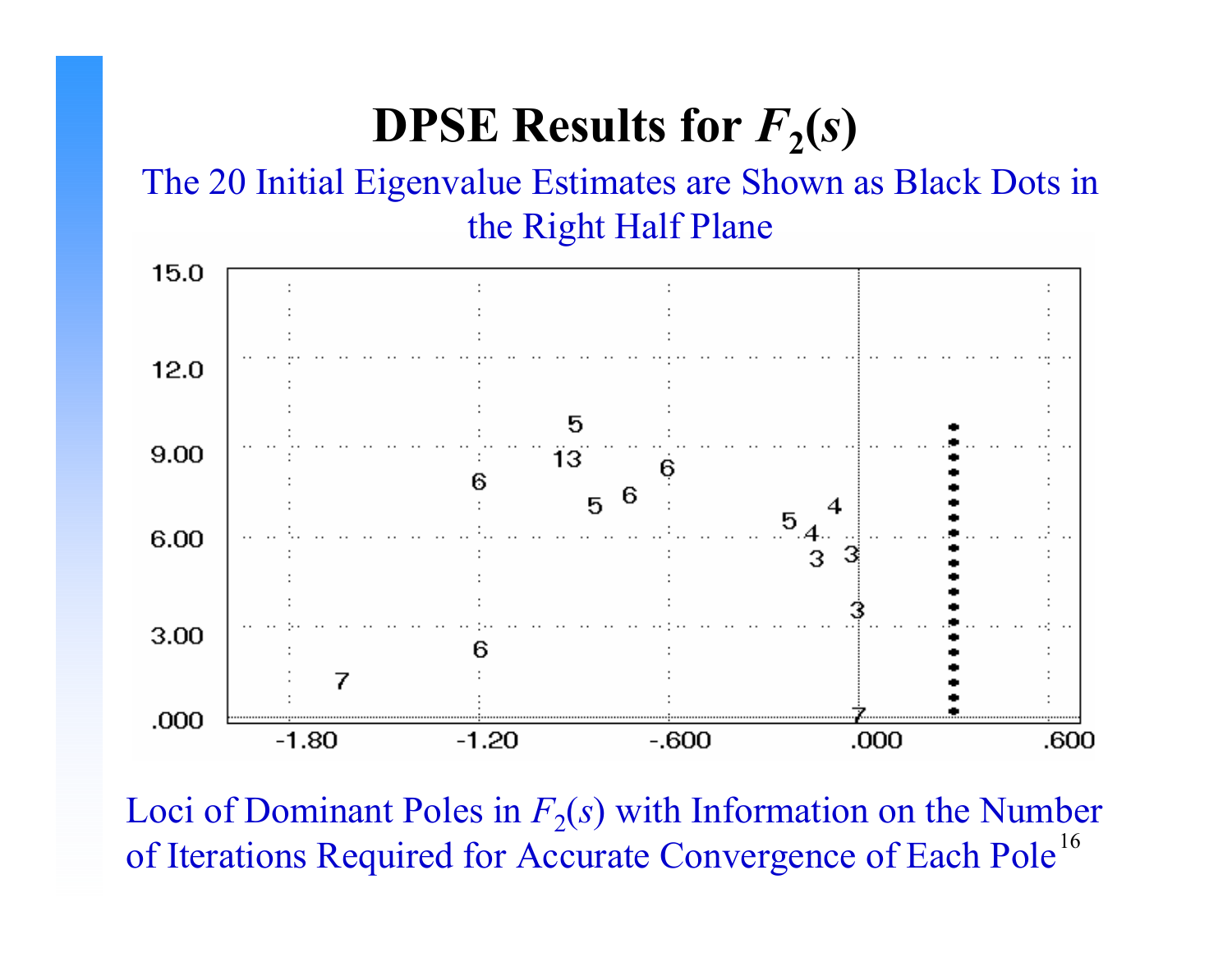## **DPSE Results for**  $F_2(s)$



17Loci of Dominant Poles in  $F_2(s)$  with Information on Ranking Order According to Residue Magnitude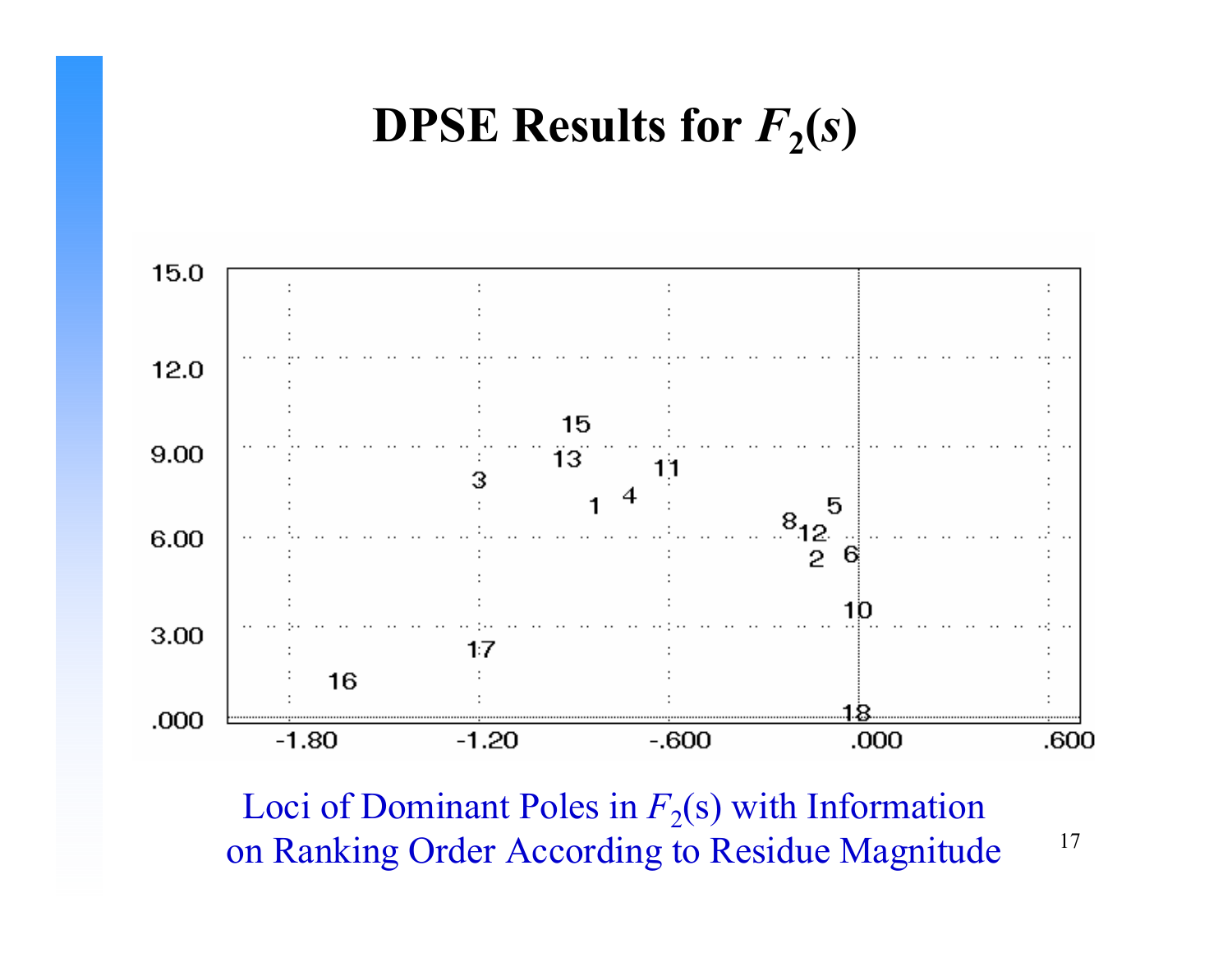

Bode Plots for both  $F_2(s)$  and its 12<sup>th</sup> - order Modal Equivalent<sup>8</sup> - order Modal Equivalent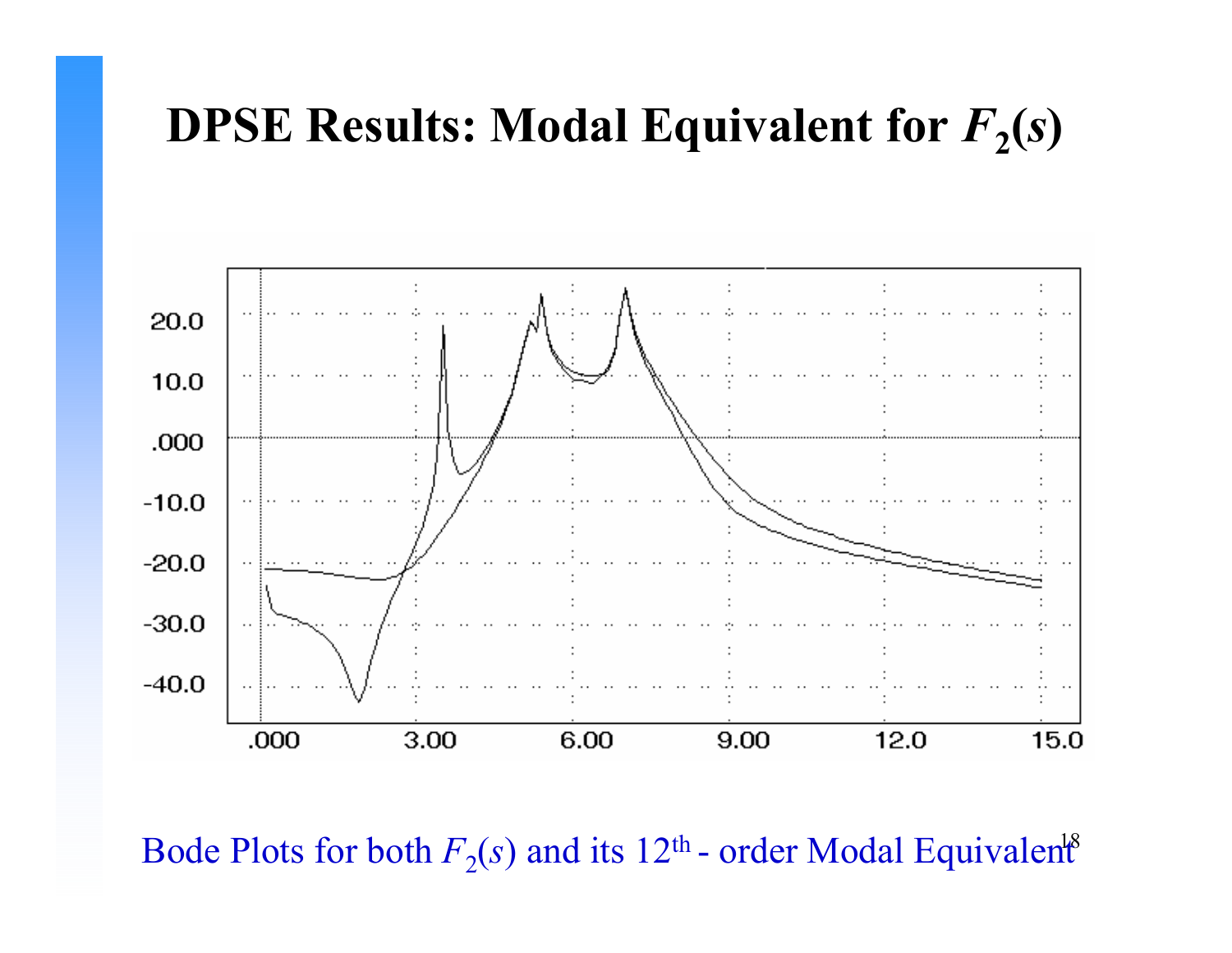

Step Response for both  $F_2(s)$  and its 12<sup>th</sup> - order Modal Equivaler - order Modal Equivalent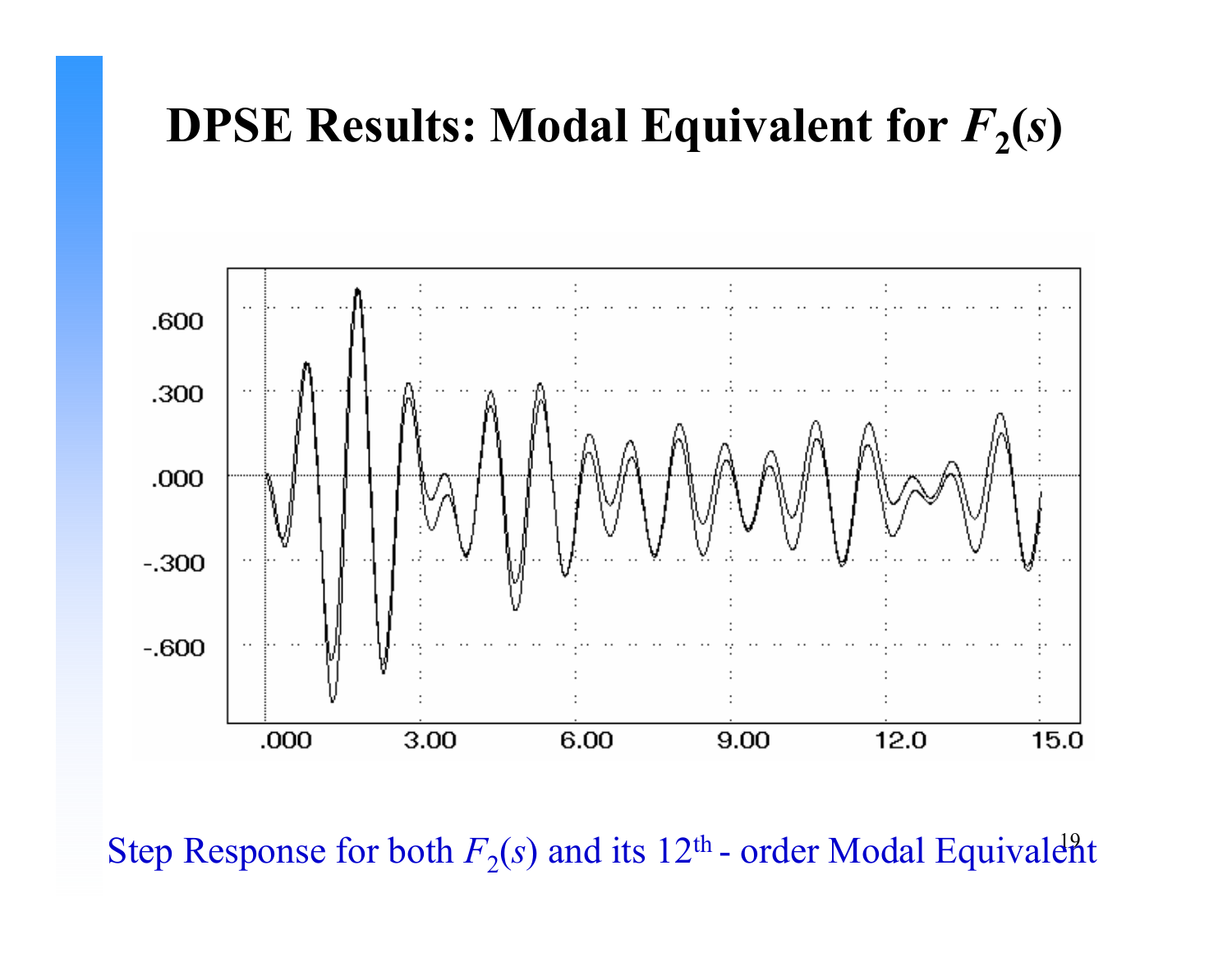

Bode Plots for both  $F_2(s)$  and its 19<sup>th</sup> - order Modal Equivalent - order Modal Equivalent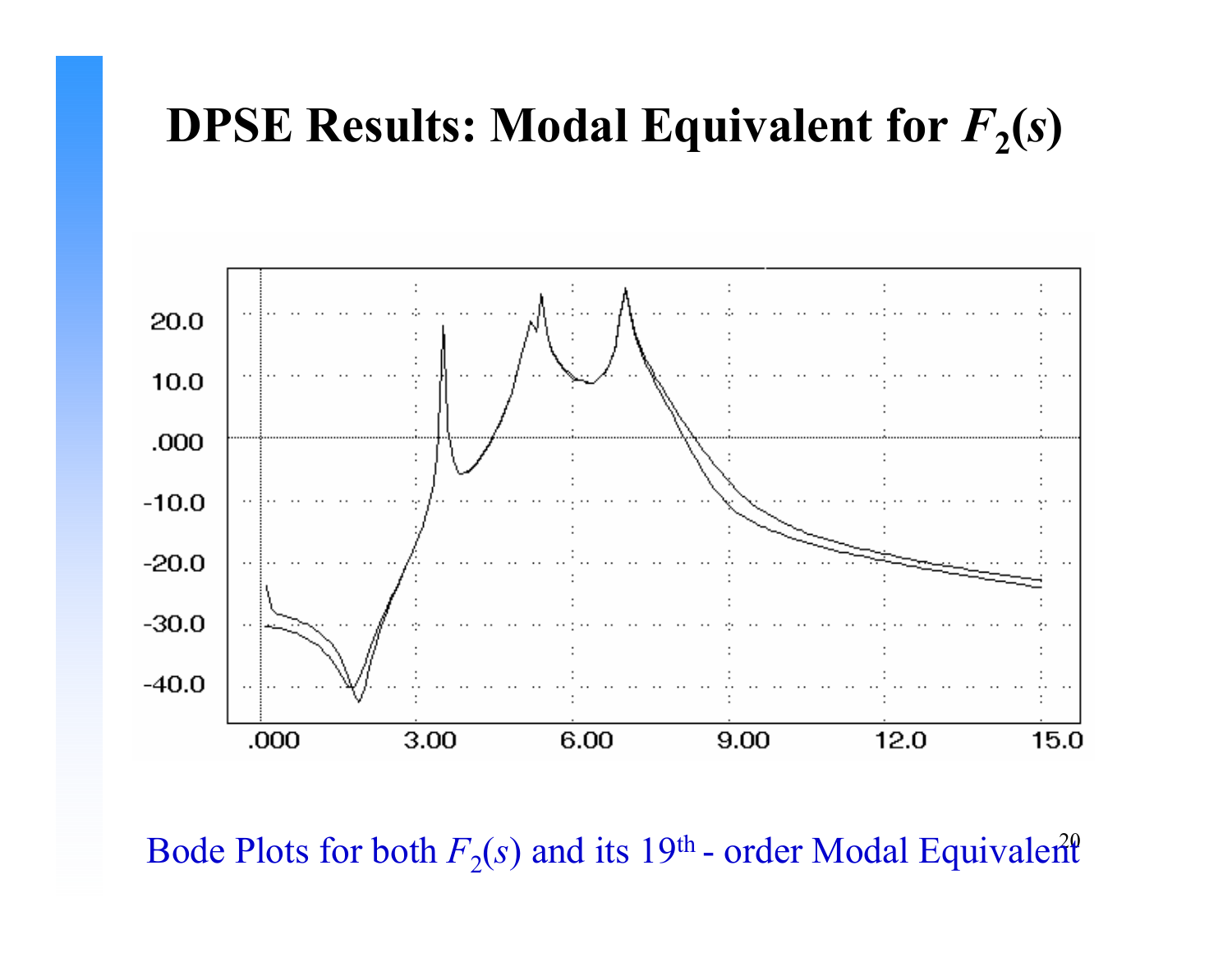

Step Response for both  $F_2(s)$  and its19<sup>th</sup> - order Modal Equival<del>è</del> - order Modal Equivalent